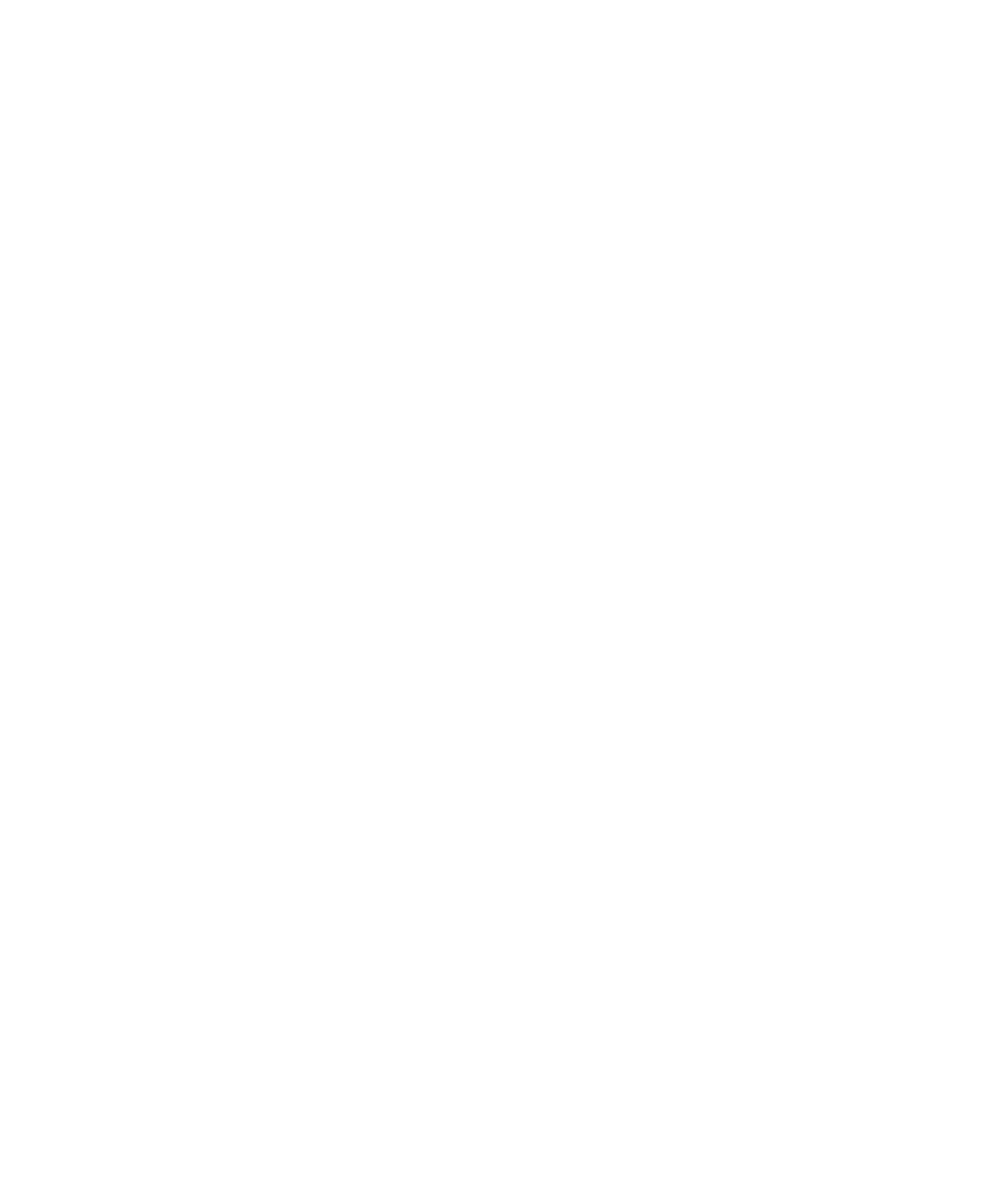# **THE HOLY EUCHARIST ~ GOOD FRIDAY TWELVE O'CLOCK NOON APRIL 15th, 2022**

*All pages listed as* **BCP** *refer to* The Book of Common Prayer (Black). *All music is found in* The Hymnal 1982 (Red).

**THE REVEREND BETH ANNE NELSON, CELEBRANT THE REVEREND DR. ROMAN D. ROLDAN, RECTOR BROTHER ALLEN WHITE, OSF, ASSISTING**

> **DAVID HORN, DIRECTOR OF MUSIC KRISTA MAYS, ORGANIST ST. DUNSTAN'S PARISH CHOIR EMILY QUIROGA, SOLOIST**

**KATIE LAMB, DIRECT OF COMMUNICATIONS & LIVESTREAM KYRA HELMICK, LEAFLET PRODUCTION**

*We are so delighted that you are worshipping with us today!*

If you are new or visiting, please let an usher know so that we can connect with you!

#### **CHILDCARE/NURSERY IS OPEN FOR CHILDREN AGES: INFANTS-5 YRS OLD**

The nursery is located in the north wing of the BEC (Bentley Education Center). Enter thru the doors under the porte-cochere.

#### **PRAYGROUND: WORSHIP SPACE RESERVED FOR YOUNG CHILDREN AND THEIR PARENTS**

Located near the choir loft. A soft space with soft toys and floor space for little ones. Pews available in the area or nearby for parental supervision.

*Please note that this service is being livestreamed and members of the congregation may be captured on camera during communion and other parts of the service.*

# **THE WORD** *of* **GOD**

*On this day the ministers enter in silence. All kneel for silent prayer, after which the Celebrant stands and begins the liturgy with the Collect of the Day.*

### **COLLECT OF THE DAY**

*Celebrant* Blessed be our God

#### *People* **For ever and ever. Amen.**

Almighty God, we pray you graciously to behold this your family, for whom our Lord Jesus Christ was willing to be betrayed, and given into the hands of sinners, and to suffer death upon the cross; who now lives and reigns with you and the Holy Spirit, one God, for ever and ever. **AMEN.**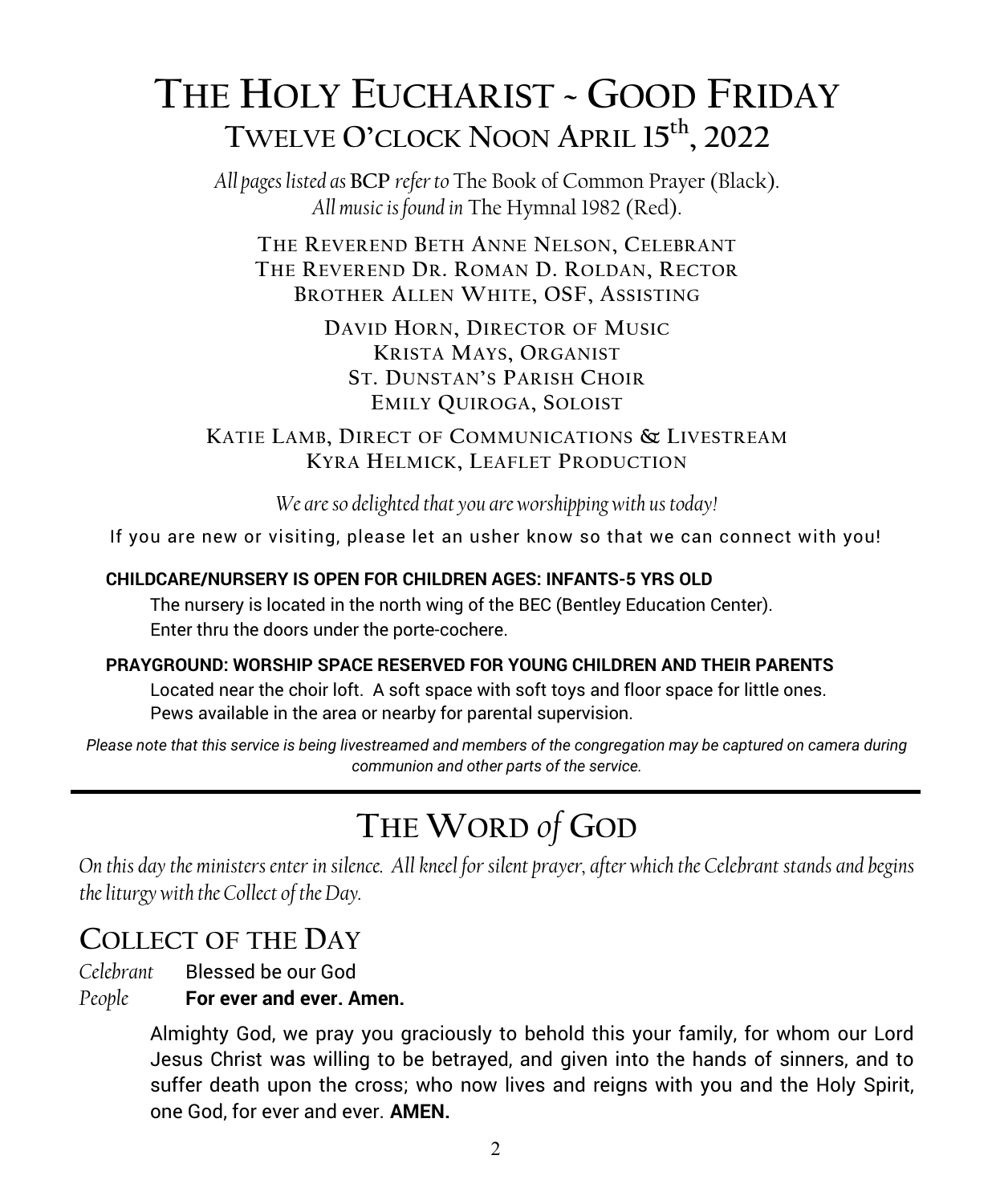## **THE FIRST READING ISAIAH 52:13–53:12**

*All seated* 

See, my servant shall prosper; he shall be exalted and lifted up, and shall be very high. Just as there were many who were astonished at him–so marred was his appearance, beyond human semblance, and his form beyond that of mortals–so he shall startle many nations; kings shall shut their mouths because of him; for that which had not been told them they shall see, and that which they had not heard they shall contemplate. Who has believed what we have heard? And to whom has the arm of the Lord been revealed? For he grew up before him like a young plant, and like a root out of dry ground; he had no form or majesty that we should look at him, nothing in his appearance that we should desire him. He was despised and rejected by others; a man of suffering and acquainted with infirmity; and as one from whom others hide their faces he was despised, and we held him of no account. Surely he has borne our infirmities and carried our diseases; yet we accounted him stricken, struck down by God, and afflicted. But he was wounded for our transgressions, crushed for our iniquities; upon him was the punishment that made us whole, and by his bruises we are healed. All we like sheep have gone astray; we have all turned to our own way, and the Lord has laid on him the iniquity of us all. He was oppressed, and he was afflicted, yet he did not open his mouth; like a lamb that is led to the slaughter, and like a sheep that before its shearers is silent, so he did not open his mouth. By a perversion of justice he was taken away. Who could have imagined his future? For he was cut off from the land of the living, stricken for the transgression of my people. They made his grave with the wicked and his tomb with the rich, although he had done no violence, and there was no deceit in his mouth. Yet it was the will of the Lord to crush him with pain. When you make his life an offering for sin, he shall see his offspring, and shall prolong his days; through him the will of the Lord shall prosper. Out of his anguish he shall see light; he shall find satisfaction through his knowledge. The righteous one, my servant, shall make many righteous, and he shall bear their iniquities. Therefore I will allot him a portion with the great, and he shall divide the spoil with the strong; because he poured out himself to death, and was numbered with the transgressors; yet he bore the sin of many, and made intercession for the transgressors.

*Reader* The Word of the Lord. *People* **Thanks be to God.**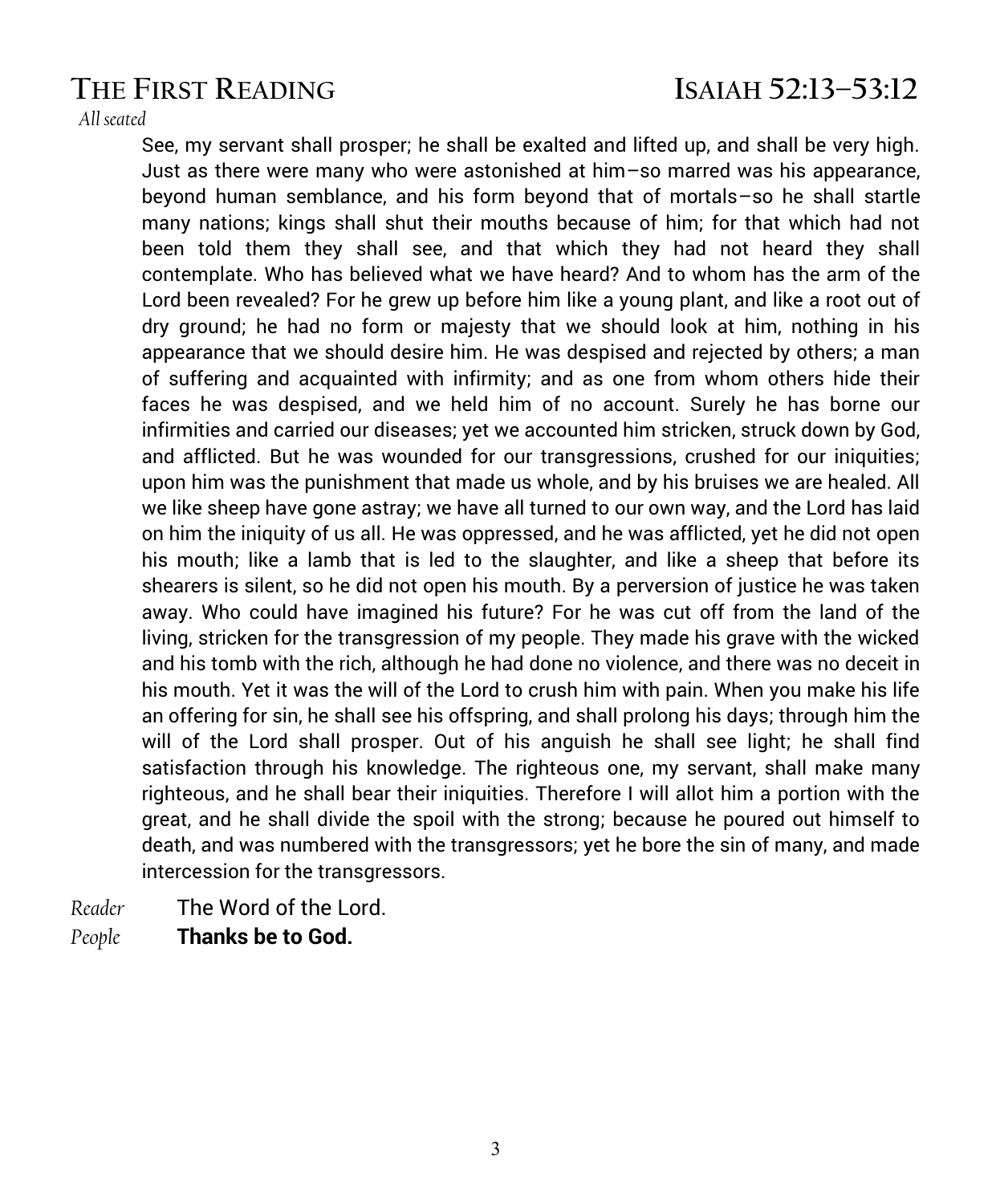# **THE GRADUAL, PSALM 22**

*The lector leads the people together saying* 

**1 My God, my God, why have you forsaken me? \* and are so far from my cry and from the words of my distress? 2 O my God, I cry in the daytime, but you do not answer; \* by night as well, but I find no rest. 3 Yet you are the Holy One, \* enthroned upon the praises of Israel. 4 Our forefathers put their trust in you; \* they trusted, and you delivered them. 5 They cried out to you and were delivered; \* they trusted in you and were not put to shame. 6 But as for me, I am a worm and no man, \* scorned by all and despised by the people. 7 All who see me laugh me to scorn; \* they curl their lips and wag their heads, saying, 8 "He trusted in the LORD; let him deliver him; \* let him rescue him, if he delights in him." 9 Yet you are he who took me out of the womb, \* and kept me safe upon my mother's breast. 10 I have been entrusted to you ever since I was born; \* you were my God when I was still in my mother's womb. 11 Be not far from me, for trouble is near, \* and there is none to help.**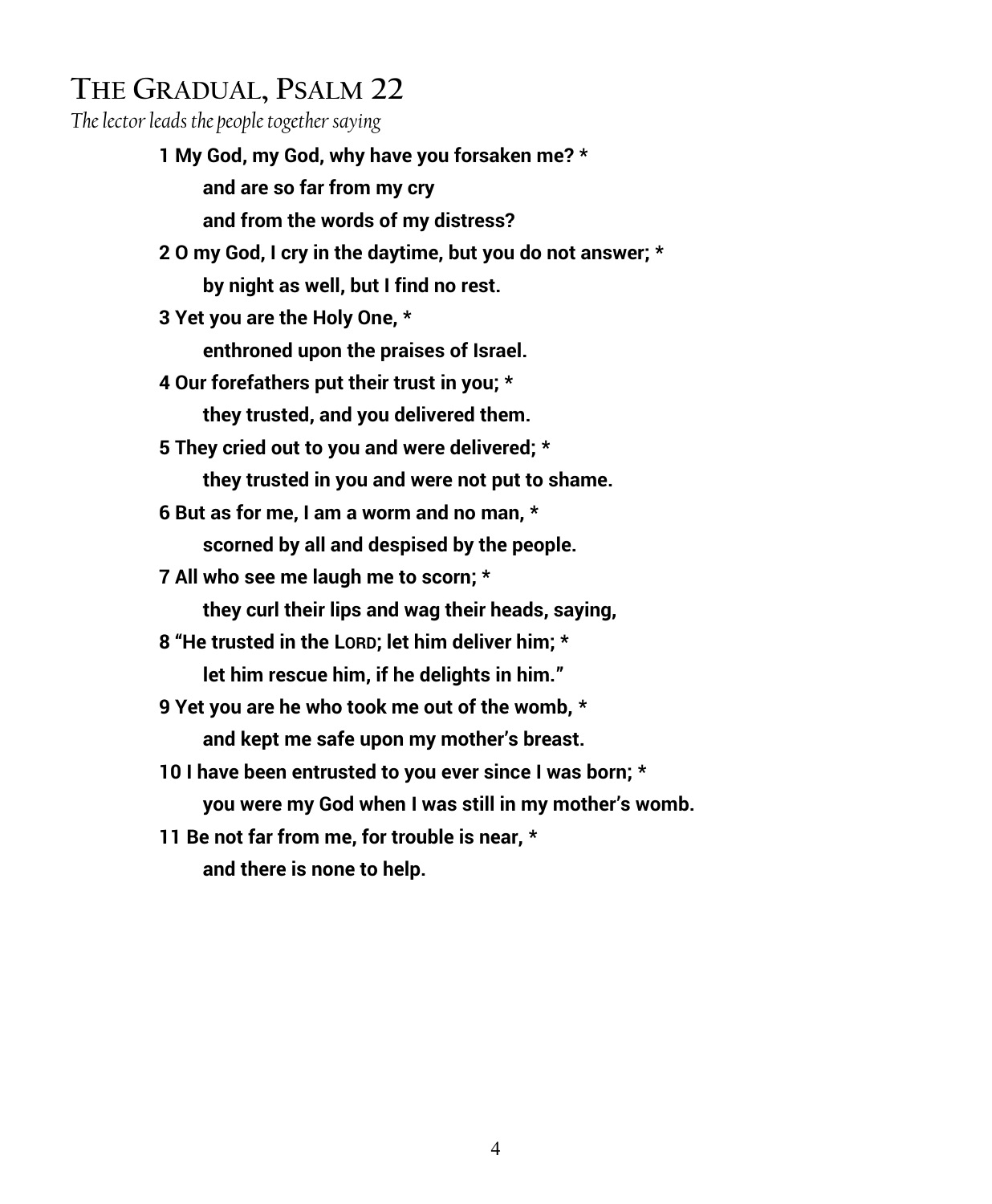# **THE SECOND READING HEBREWS 10:16-25**

"This is the covenant that I will make with them after those days, says the Lord: I will put my laws in their hearts, and I will write them on their minds," he also adds, "I will remember their sins and their lawless deeds no more." Where there is forgiveness of these, there is no longer any offering for sin. Therefore, my friends, since we have confidence to enter the sanctuary by the blood of Jesus, by the new and living way that he opened for us through the curtain (that is, through his flesh), and since we have a great priest over the house of God, let us approach with a true heart in full assurance of faith, with our hearts sprinkled clean from an evil conscience and our bodies washed with pure water. Let us hold fast to the confession of our hope without wavering, for he who has promised is faithful. And let us consider how to provoke one another to love and good deeds, not neglecting to meet together, as is the habit of some, but encouraging one another, and all the more as you see the Day approaching.

*Reader* The Word of the Lord.

*People* **Thanks be to God.** 

*The people remain seated. The customary responses before and after the Gospel are omitted.*

### **THE HOLY PASSION OF OUR LORD JESUS CHRIST ACCORDING TO JOHN 18:1–19:42**

*Narrator:* After Jesus had spoken these words, he went out with his disciples across the Kidron valley to a place where there was a garden, which he and his disciples entered. Now Judas, who betrayed him, also knew the place, because Jesus often met there with his disciples. So Judas brought a detachment of soldiers together with police from the chief priests and the Pharisees, and they came there with lanterns and torches and weapons. Then Jesus, knowing all that was to happen to him, came forward and asked them,

*Jesus:* 'For whom are you looking?'

*Narrator:* They answered, 'Jesus of Nazareth.' Jesus replied,

*Jesus:* 'I am he.'

*Narrator:* Judas, who betrayed him, was standing with them. When Jesus said to them, 'I am he', they stepped back and fell to the ground. Again he asked them,

*Jesus:* 'For whom are you looking?'

*Narrator:* And they said, 'Jesus of Nazareth.' Jesus answered,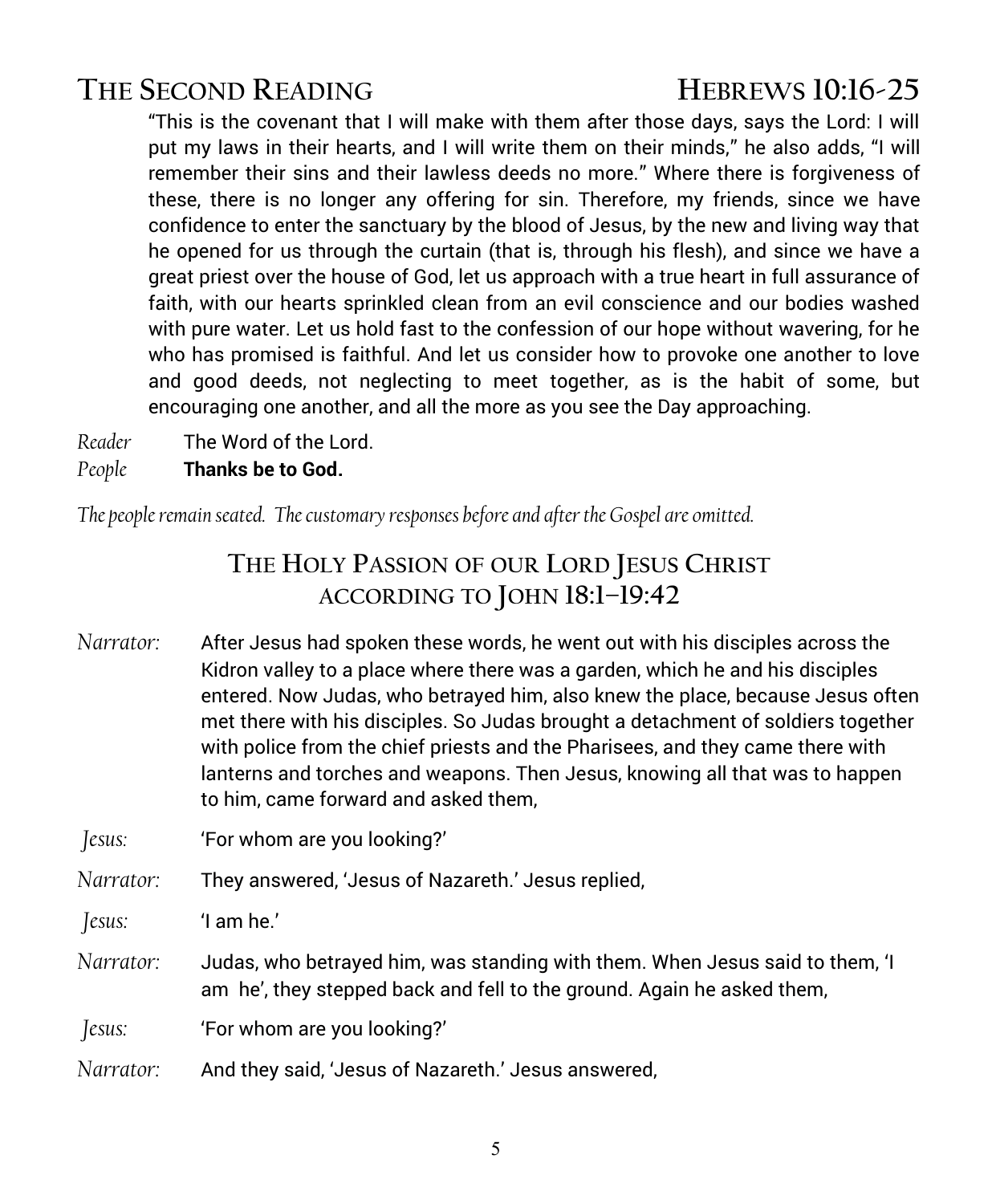| Jesus: | 'I told you that I am he. So if you are looking for me, let these men go.' |
|--------|----------------------------------------------------------------------------|
|        |                                                                            |

- *Narrator:* This was to fulfill the word that he had spoken, 'I did not lose a single one of those whom you gave me.' Then Simon Peter, who had a sword, drew it, struck the high priest's slave, and cut off his right ear. The slave's name was Malchus. Jesus said to Peter,
- *Jesus:* 'Put your sword back into its sheath. Am I not to drink the cup that the Father has given me?'
- *Narrator:* So the soldiers, their officer, and the Jewish police arrested Jesus and bound him. First they took him to Annas, who was the father-in-law of Caiaphas, the high priest that year. Caiaphas was the one who had advised the Jews that it was better to have one person die for the people. Simon Peter and another disciple followed Jesus. Since that disciple was known to the high priest, he went with Jesus into the courtyard of the high priest, but Peter was standing outside at the gate. So the other disciple, who was known to the high priest, went out, spoke to the woman who guarded the gate, and brought Peter in. The woman said to Peter,
- *Woman:* 'You are not also one of this man's disciples, are you?'
- *Narrator:* He said,

*Peter:* 'I am not.'

- *Narrator:* Now the slaves and the police had made a charcoal fire because it was cold, and they were standing round it and warming themselves. Peter also was standing with them and warming himself. Then the high priest questioned Jesus about his disciples and about his teaching. Jesus answered,
- *Jesus:* 'I have spoken openly to the world; I have always taught in synagogues and in the temple, where all the Jews come together. I have said nothing in secret. Why do you ask me? Ask those who heard what I said to them; they know what I said.'
- *Narrator:* When he had said this, one of the police standing nearby struck Jesus on the face, saying,
- *Police:* 'Is that how you answer the high priest?'

*Narrator:* Jesus answered,

*Jesus:* 'If I have spoken wrongly, testify to the wrong. But if I have spoken rightly, why do you strike me?'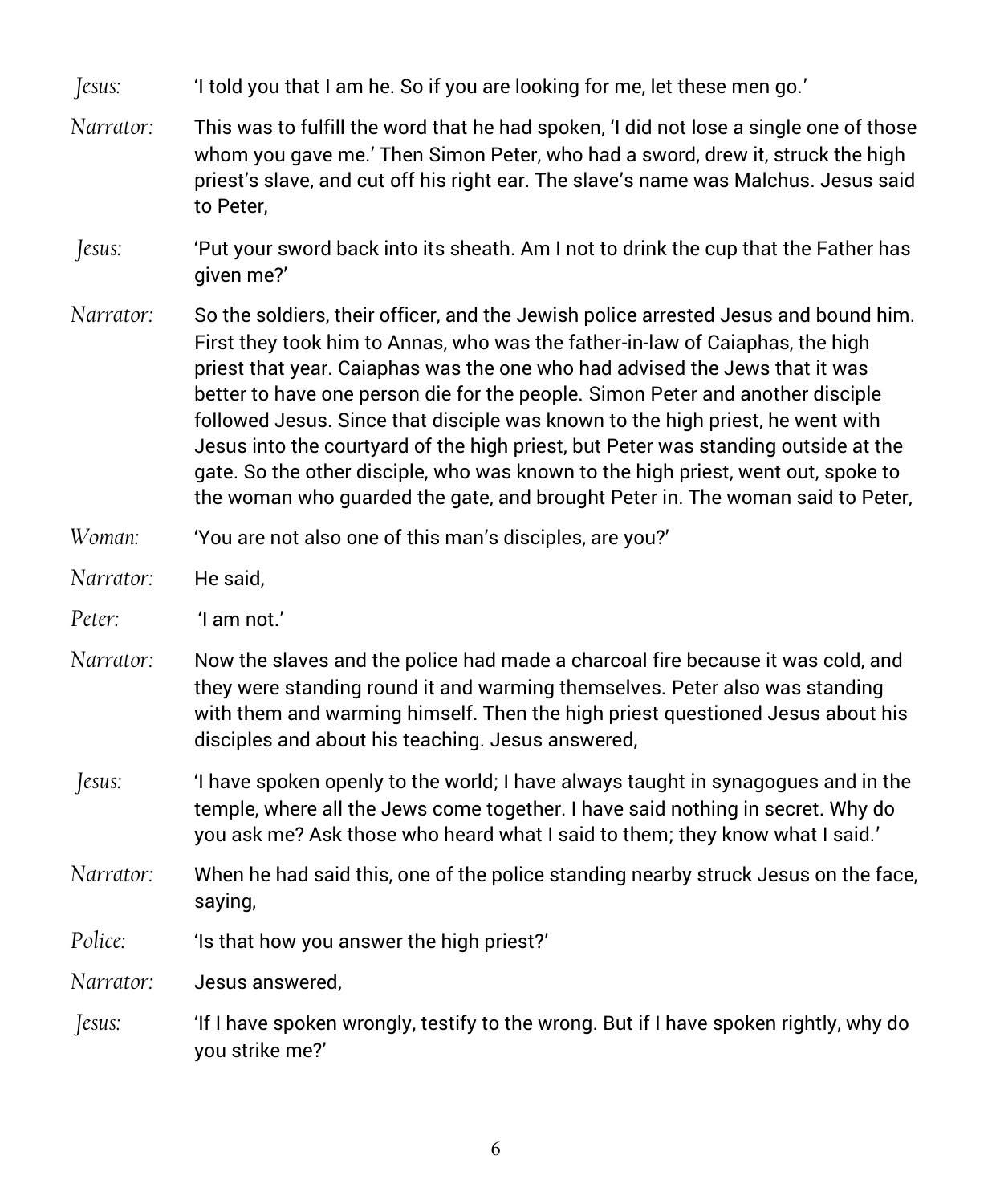| Narrator:  | Then Annas sent him bound to Caiaphas the high priest. Now Simon Peter was<br>standing and warming himself. They asked him,                                                                                                                                                                                             |
|------------|-------------------------------------------------------------------------------------------------------------------------------------------------------------------------------------------------------------------------------------------------------------------------------------------------------------------------|
| Bystander: | 'You are not also one of his disciples, are you?'                                                                                                                                                                                                                                                                       |
| Narrator:  | He denied it and said,                                                                                                                                                                                                                                                                                                  |
| Peter:     | 'I am not.'                                                                                                                                                                                                                                                                                                             |
| Narrator:  | One of the slaves of the high priest, a relative of the man whose ear Peter had cut<br>off, asked,                                                                                                                                                                                                                      |
| Slave:     | 'Did I not see you in the garden with him?'                                                                                                                                                                                                                                                                             |
| Narrator:  | Again Peter denied it, and at that moment the cock crowed. Then they took Jesus<br>from Caiaphas to Pilate's headquarters. It was early in the morning. They<br>themselves did not enter the headquarters, so as to avoid ritual defilement and to<br>be able to eat the Passover. So Pilate went out to them and said, |
| Pilate:    | 'What accusation do you bring against this man?'                                                                                                                                                                                                                                                                        |
| Narrator:  | They answered,                                                                                                                                                                                                                                                                                                          |
| Crowd:     | 'If this man were not a criminal, we would not have handed him over to you.'                                                                                                                                                                                                                                            |
| Narrator:  | Pilate said to them,                                                                                                                                                                                                                                                                                                    |
| Pilate:    | 'Take him yourselves and judge him according to your law.'                                                                                                                                                                                                                                                              |
| Narrator:  | The Jews replied,                                                                                                                                                                                                                                                                                                       |
| Crowd:     | 'We are not permitted to put anyone to death.'                                                                                                                                                                                                                                                                          |
| Narrator:  | (This was to fulfill what Jesus had said when he indicated the kind of death he<br>was to die.) Then Pilate entered the headquarters again, summoned Jesus, and<br>asked him,                                                                                                                                           |
| Pilate:    | 'Are you the King of the Jews?'                                                                                                                                                                                                                                                                                         |
| Narrator:  | Jesus answered,                                                                                                                                                                                                                                                                                                         |
| Jesus:     | 'Do you ask this on your own, or did others tell you about me?'                                                                                                                                                                                                                                                         |
| Narrator:  | Pilate replied,                                                                                                                                                                                                                                                                                                         |
| Pilate:    | 'I am not a Jew, am I? Your own nation and the chief priests have handed you<br>over to me. What have you done?'                                                                                                                                                                                                        |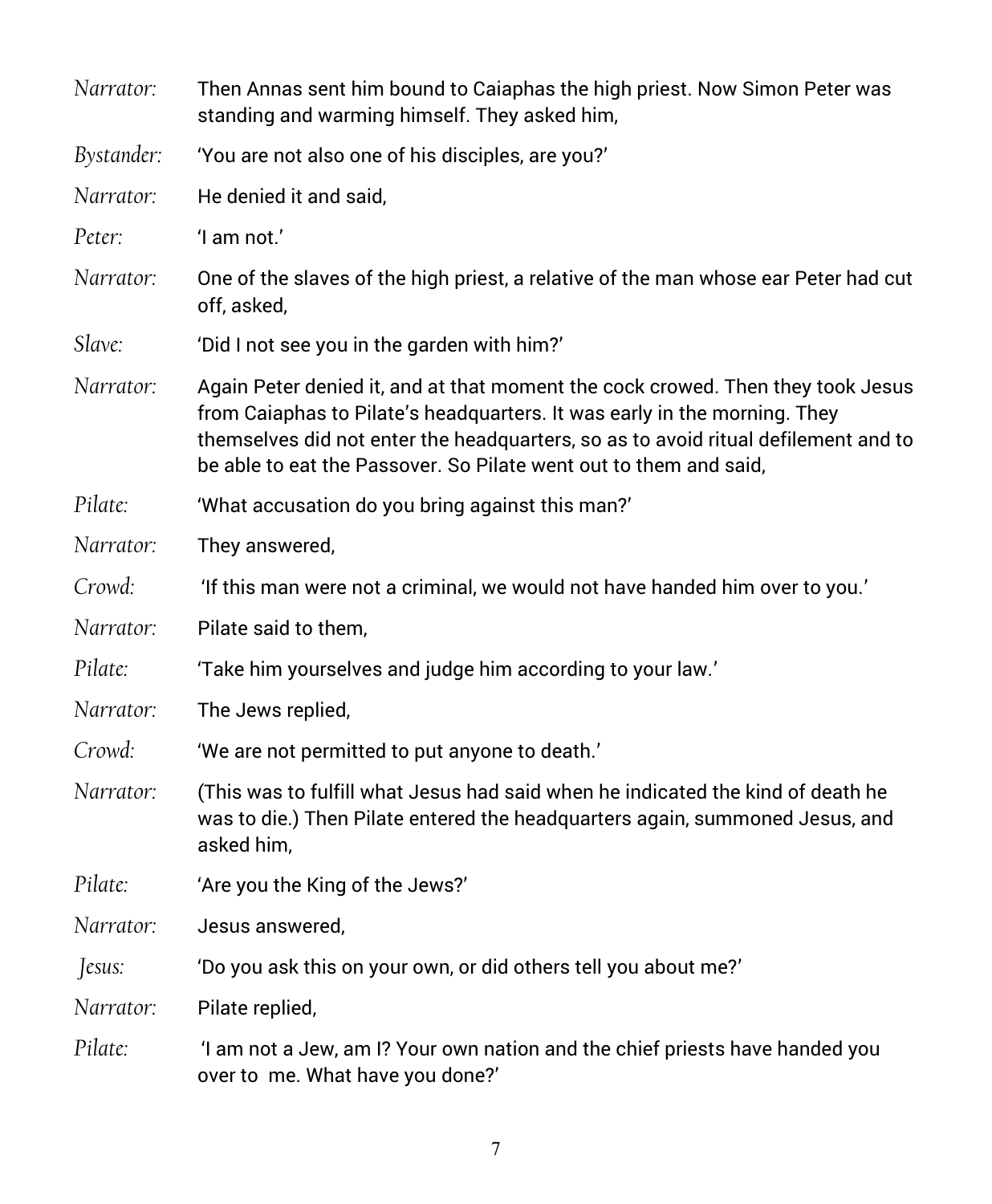*Narrator:* Jesus answered,

*Jesus:* 'My kingdom is not from this world. If my kingdom were from this world, my followers would be fighting to keep me from being handed over to the Jews. But as it is, my kingdom is not from here.'

*Narrator:* Pilate asked him, 'So you are a king?' Jesus answered,

*Jesus:* 'You say that I am a king. For this I was born, and for this I came into the world, to testify to the truth. Everyone who belongs to the truth listens to my voice.'

*Narrator:* Pilate asked him,

*Pilate:* 'What is truth?'

*Narrator:* After he had said this, he went out to the Jews again and told them,

*Pilate:* 'I find no case against him. But you have a custom that I release someone for you at the Passover. Do you want me to release for you the King of the Jews?'

*Narrator:* They shouted in reply,

*Crowd:* 'Not this man, but Barabbas!'

*Narrator:* Now Barabbas was a bandit. Then Pilate took Jesus and had him flogged. And the soldiers wove a crown of thorns and put it on his head, and they dressed him in a purple robe. They kept coming up to him, saying,

*Soldiers:* 'Hail, King of the Jews!'

*Narrator:* and striking him on the face. Pilate went out again and said to them,

*Pilate:* 'Look, I am bringing him out to you to let you know that I find no case against him.'

*Narrator:* So Jesus came out, wearing the crown of thorns and the purple robe. Pilate said to them,

*Pilate:* 'Here is the man!'

*Narrator:* When the chief priests and the police saw him, they shouted,

*Crowd:* 'Crucify him! Crucify him!'

*Narrator:* Pilate said to them,

*Pilate:* 'Take him yourselves and crucify him; I find no case against him.'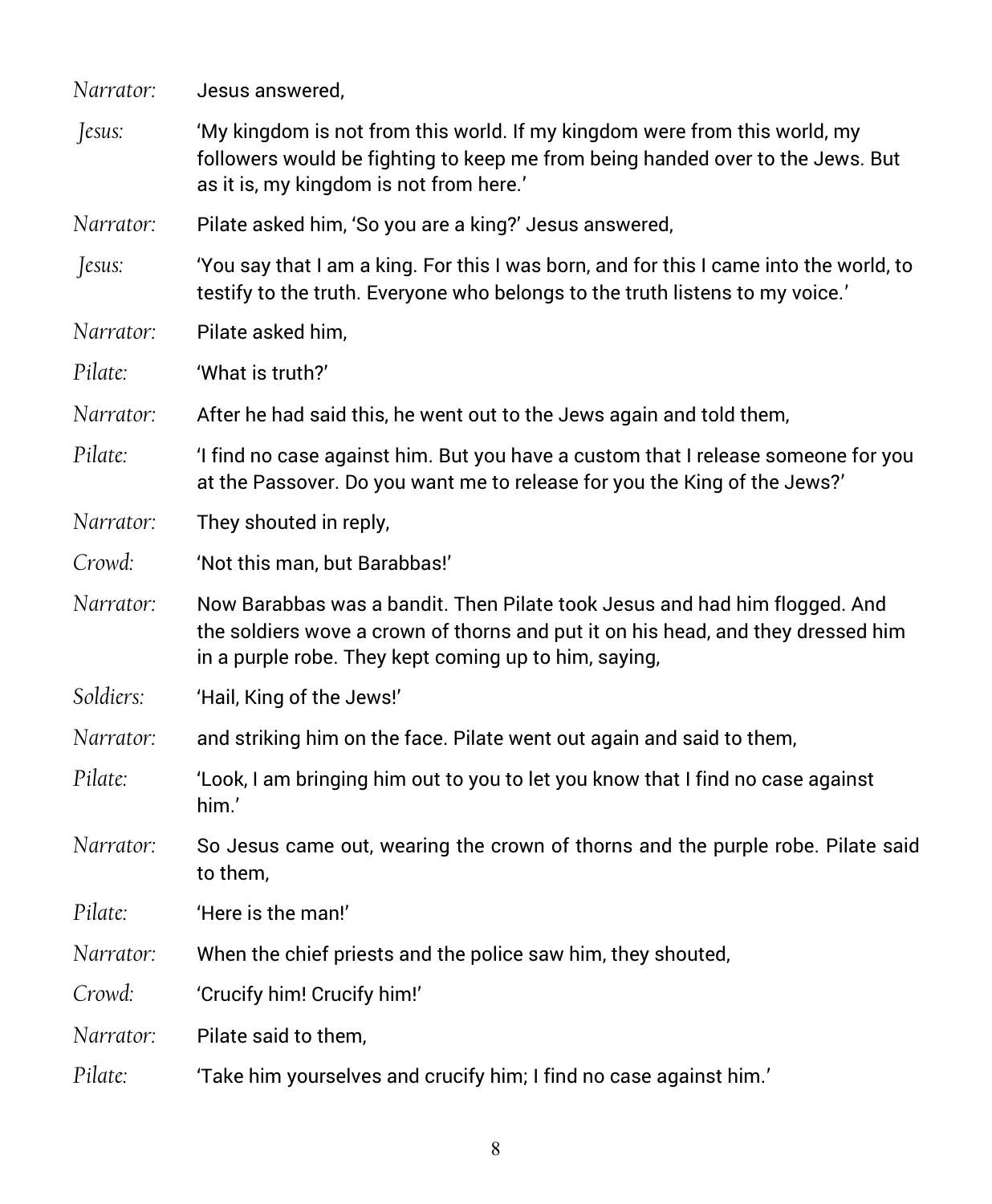*Narrator:* The Jews answered him,

*Crowd:* 'We have a law, and according to that law he ought to die because he has claimed to be the Son of God.'

*Narrator:* Now when Pilate heard this, he was more afraid than ever. He entered his headquarters again and asked Jesus,

*Pilate:* 'Where are you from?'

*Narrator:* But Jesus gave him no answer. Pilate therefore said to him,

*Pilate:* 'Do you refuse to speak to me? Do you not know that I have power to release you, and power to crucify you?'

*Narrator:* Jesus answered him,

*Jesus:* 'You would have no power over me unless it had been given you from above; therefore the one who handed me over to you is guilty of a greater sin.'

*Narrator:* From then on Pilate tried to release him, but the Jews cried out,

*Crowd:* 'If you release this man, you are no friend of the emperor. Everyone who claims to be a king sets himself against the emperor.'

*Narrator:* When Pilate heard these words, he brought Jesus outside and sat on the judge's bench at a place called The Stone Pavement, or in Hebrew Gabbatha. Now it was the day of Preparation for the Passover; and it was about noon. He said to the Jews,

*Pilate:* 'Here is your King!'

*Narrator:* They cried out,

*Crowd:* 'Away with him! Away with him! Crucify him!'

*Narrator:* Pilate asked them,

*Pilate:* 'Shall I crucify your King?'

*Narrator:* The chief priests answered,

*Chief Priests:* 'We have no king but the emperor.'

**Please Stand.**

*Narrator:* Then he handed him over to them to be crucified. So they took Jesus; and carrying the cross by himself, he went out to what is called The Place of the Skull,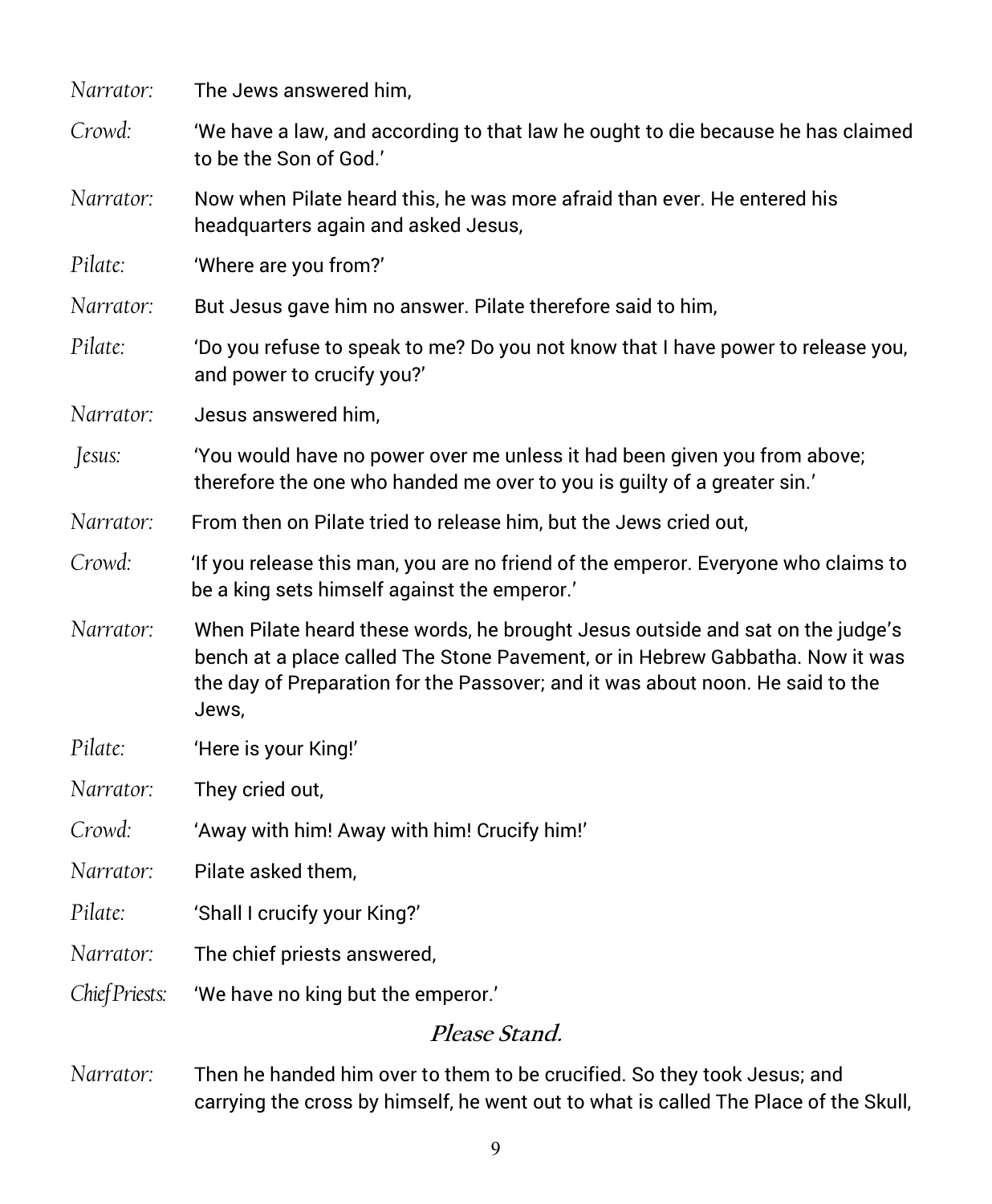which in Hebrew is called Golgotha. There they crucified him, and with him two others, one on either side, with Jesus between them. Pilate also had an inscription written and put on the cross. It read,

- *Inscription:* 'Jesus of Nazareth, the King of the Jews.'
- *Narrator:* Many of the Jews read this inscription, because the place where Jesus was crucified was near the city; and it was written in Hebrew, in Latin, and in Greek. Then the chief priests of the Jews said to Pilate,

*Chief Priests:* 'Do not write, "The King of the Jews", but, "This man said, I am King of the Jews." '

*Narrator:* Pilate answered,

*Pilate:* 'What I have written I have written.'

- *Narrator:* When the soldiers had crucified Jesus, they took his clothes and divided them into four parts, one for each soldier. They also took his tunic; now the tunic was seamless, woven in one piece from the top. So they said to one another,
- *Soldier:* 'Let us not tear it, but cast lots for it to see who will get it.'
- *Narrator:* This was to fulfil what the scripture says, 'They divided my clothes among themselves, and for my clothing they cast lots.' And that is what the soldiers did. Meanwhile, standing near the cross of Jesus were his mother, and his mother's sister, Mary the wife of Clopas, and Mary Magdalene. When Jesus saw his mother and the disciple whom he loved standing beside her, he said to his mother,
- *Jesus:* 'Woman, here is your son.'
- *Narrator:* Then he said to the disciple,

*Jesus:* 'Here is your mother.'

*Narrator:* And from that hour the disciple took her into his own home. After this, when Jesus knew that all was now finished, he said (in order to fulfil the scripture),

*Jesus:* 'I am thirsty.'

- *Narrator:* A jar full of sour wine was standing there. So they put a sponge full of the wine on a branch of hyssop and held it to his mouth. When Jesus had received the wine, he said,
- *Jesus:* 'It is finished.' Then he bowed his head and gave up his spirit.

**Silence is kept.**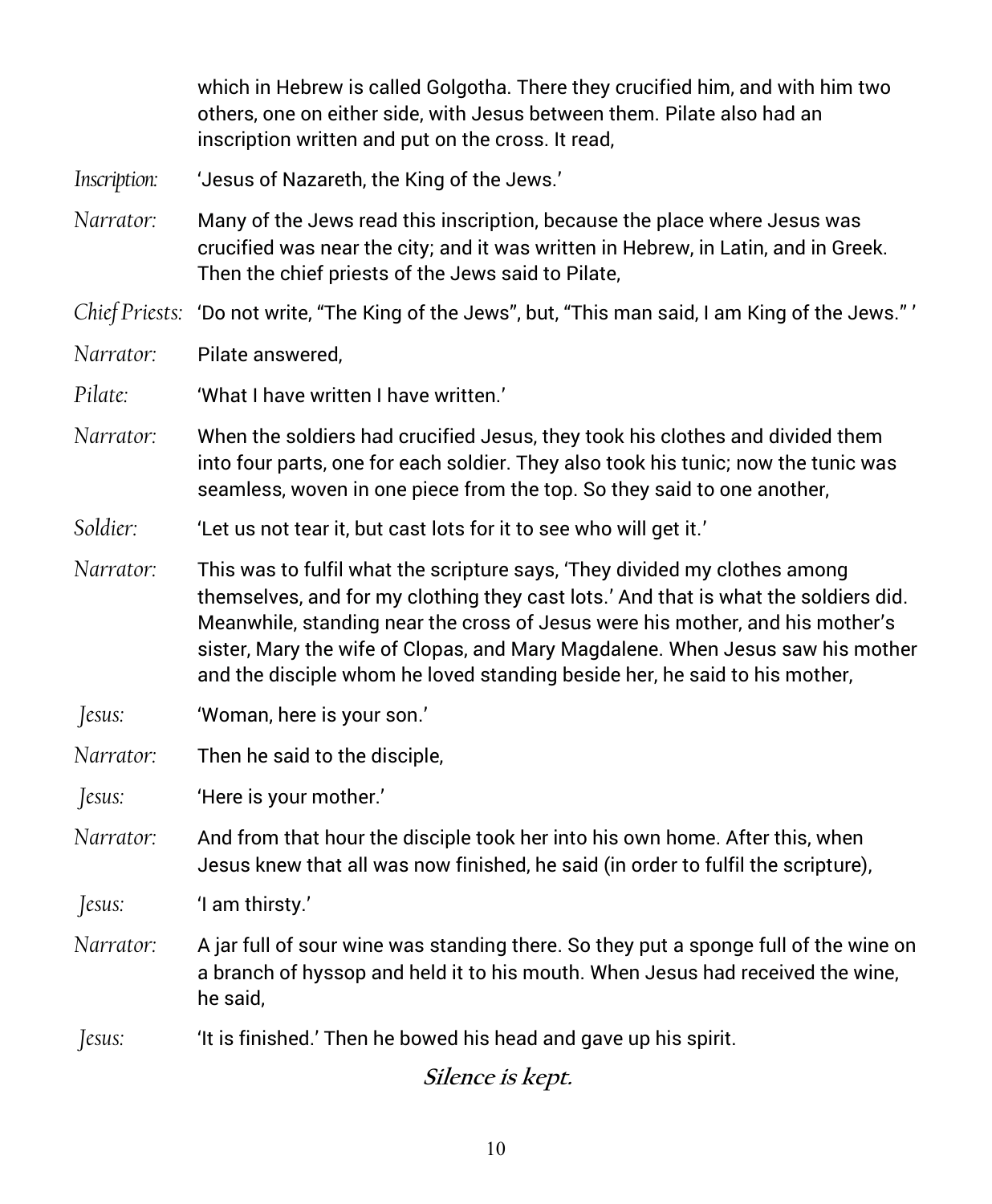*Narrator:* Since it was the day of Preparation, the Jews did not want the bodies left on the cross during the sabbath, especially because that sabbath was a day of great solemnity. So they asked Pilate to have the legs of the crucified men broken and the bodies removed. Then the soldiers came and broke the legs of the first and of the other who had been crucified with him. But when they came to Jesus and saw that he was already dead, they did not break his legs. Instead, one of the soldiers pierced his side with a spear, and at once blood and water came out. (He who saw this has testified so that you also may believe. His testimony is true, and he knows that he tells the truth.) These things occurred so that the scripture might be fulfilled, 'None of his bones shall be broken.' And again another passage of scripture says, 'They will look on the one whom they have pierced.' After these things, Joseph of Arimathea, who was a disciple of Jesus, though a secret one because of his fear of the Jews, asked Pilate to let him take away the body of Jesus. Pilate gave him permission; so he came and removed his body. Nicodemus, who had at first come to Jesus by night, also came, bringing a mixture of myrrh and aloes, weighing about a hundred pounds. They took the body of Jesus and wrapped it with the spices in linen cloths, according to the burial custom of the Jews. Now there was a garden in the place where he was crucified, and in the garden there was a new tomb in which no one had ever been laid. And so, because it was the Jewish day of Preparation, and the tomb was nearby, they laid Jesus there.

**THE SERMON** *The Reverend Dr. Roman D. Roldan*

## **AFTER THE SERMON, ANTHEM**

**The Crucifixion Samuel Barber** Samuel Barber

*At the cry of the first bird They began to crucify Thee, O Swan! Never shall lament cease because of that It was like the parting of day from night Ah, sore was the suffering borne By the body of Mary's Son But sorer still to Him was the grief Which for His sake Came upon His mother*

#### **Soloist - Emily Quiroga**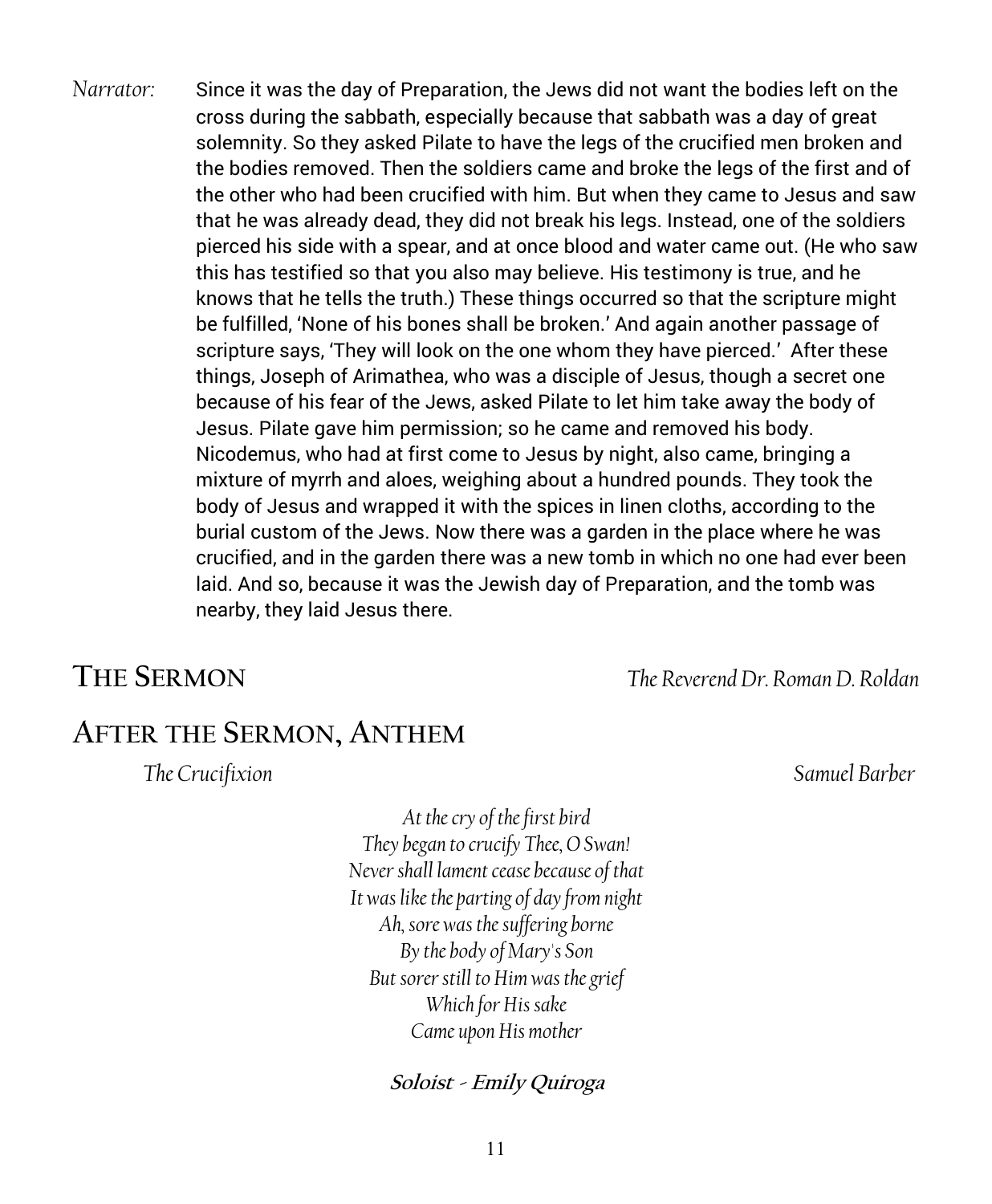# **THE SOLEMN COLLECTS**

*The People remaining standing, the Leader says to the people*

Dear People of God: Our heavenly Father sent his Son into the world, not to condemn the world, but that the world through him might be saved; that all who believe in him might be delivered from the power of sin and death, and become heirs with him of everlasting life.

We pray, therefore, for people everywhere according to their needs.

Let us pray for the holy catholic Church of Christ throughout the world;

For its unity in witness and service

For all bishops and other ministers and the people whom they serve Andrew, Jeff, Kai, and Hector our Bishops, and all the people of this diocese For all Christians in this community For those about to be baptized, particularly Caroline Elizabeth Reed

That God will confirm his Church in faith, increase it in love, and preserve it in peace.

#### *Silence*

- *Celebrant* Almighty and everlasting God, by whose Spirit the whole body of your faithful people is governed and sanctified: Receive our supplications and prayers which we offer before you for all members of your holy Church, that in their vocation and ministry they may truly and devoutly serve you; through our Lord and Savior Jesus Christ. **AMEN.**
- *Leader* Let us pray for all nations and peoples of the earth, and for those in authority among them;

For the President of the United States For the Congress and the Supreme Court For all who serve the common good

That by God's help they may seek justice and truth, and live in peace and concord.

*Silence*

*Celebrant* Almighty God, kindle, we pray, in every heart the true love of peace, and guide with your wisdom those who take counsel for the nations of the earth; that in tranquility your dominion may increase, until the earth is filled with the knowledge of your love; through Jesus Christ our Lord. **AMEN.** 

*Leader* Let us pray for all who suffer and are afflicted in body or in mind; For the hungry and the homeless, the destitute and the oppressed For the sick, the wounded, and the crippled For those in loneliness, fear, and anguish For those who face temptation, doubt, and despair For the sorrowful and bereaved For prisoners and captives, and those in mortal danger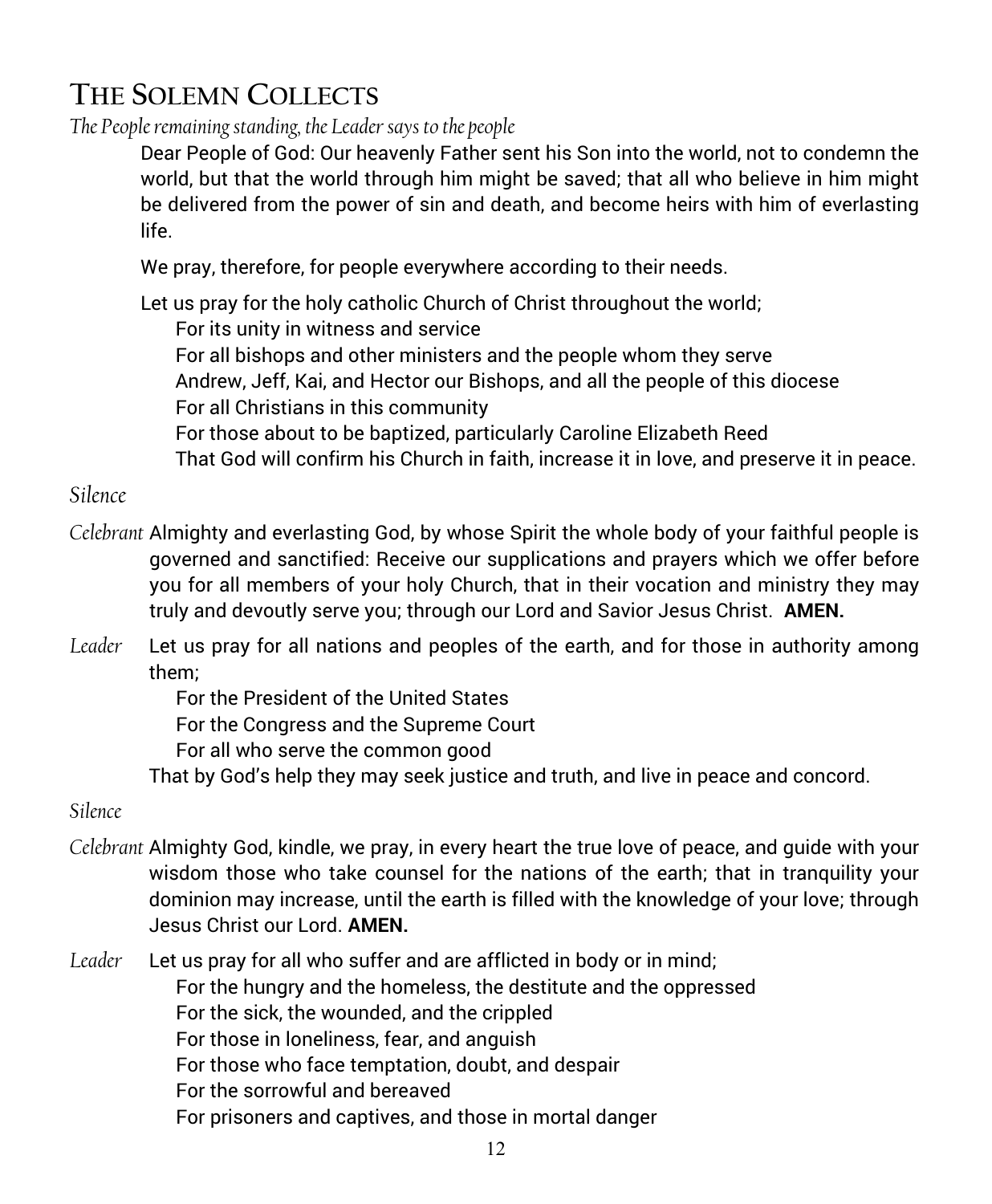That God in his mercy will comfort and relieve them, and grant them the knowledge of his love, and stir up in us the will and patience to minister to their needs.

*Silence*

*Celebrant* Gracious God, the comfort of all who sorrow, the strength of all who suffer: Let the cry of those in misery and need come to you, that they may find your mercy present with them in all their afflictions; and give us, we pray, the strength to serve them for the sake of him who suffered for us, your Son Jesus Christ our Lord. **AMEN.** 

*Leader* Let us pray for all who have not received the Gospel of Christ; For those who have never heard the word of salvation For those who have lost their faith For those hardened by sin or indifference For the contemptuous and the scornful For those who are enemies of the cross of Christ and persecutors of his disciples For those who in the name of Christ have persecuted others That God will open their hearts to the truth, and lead them to faith and obedience.

*Silence*

*Celebrant*

Merciful God, creator of all the peoples of the earth and lover of souls: Have compassion on all who do not know you as you are revealed in your Son Jesus Christ; let your Gospel be preached with grace and power to those who have not heard it; turn the hearts of those who resist it; and bring home to your fold those who have gone astray; that there may be one flock under one shepherd, Jesus Christ our Lord. **AMEN.**

Let us commit ourselves to our God, and pray for the grace of a holy life, that, with all who have departed this world and have died in the peace of Christ, and those whose faith is known to God alone, we may be accounted worthy to enter into the fullness of the joy of our Lord, and receive the crown of life in the day of resurrection.

*Silence*

O God of unchangeable power and eternal light: Look favorably on your whole Church, that wonderful and sacred mystery; by the effectual working of your providence, carry out in tranquility the plan of salvation; let the whole world see and know that things which were cast down are being raised up, and things which had Grown old are being made new, and that all things are being brought to their perfection by him through whom all things were made, your Son Jesus Christ our Lord; who lives and reigns with you, in the unity of the Holy Spirit, one God, for ever and ever. **AMEN.**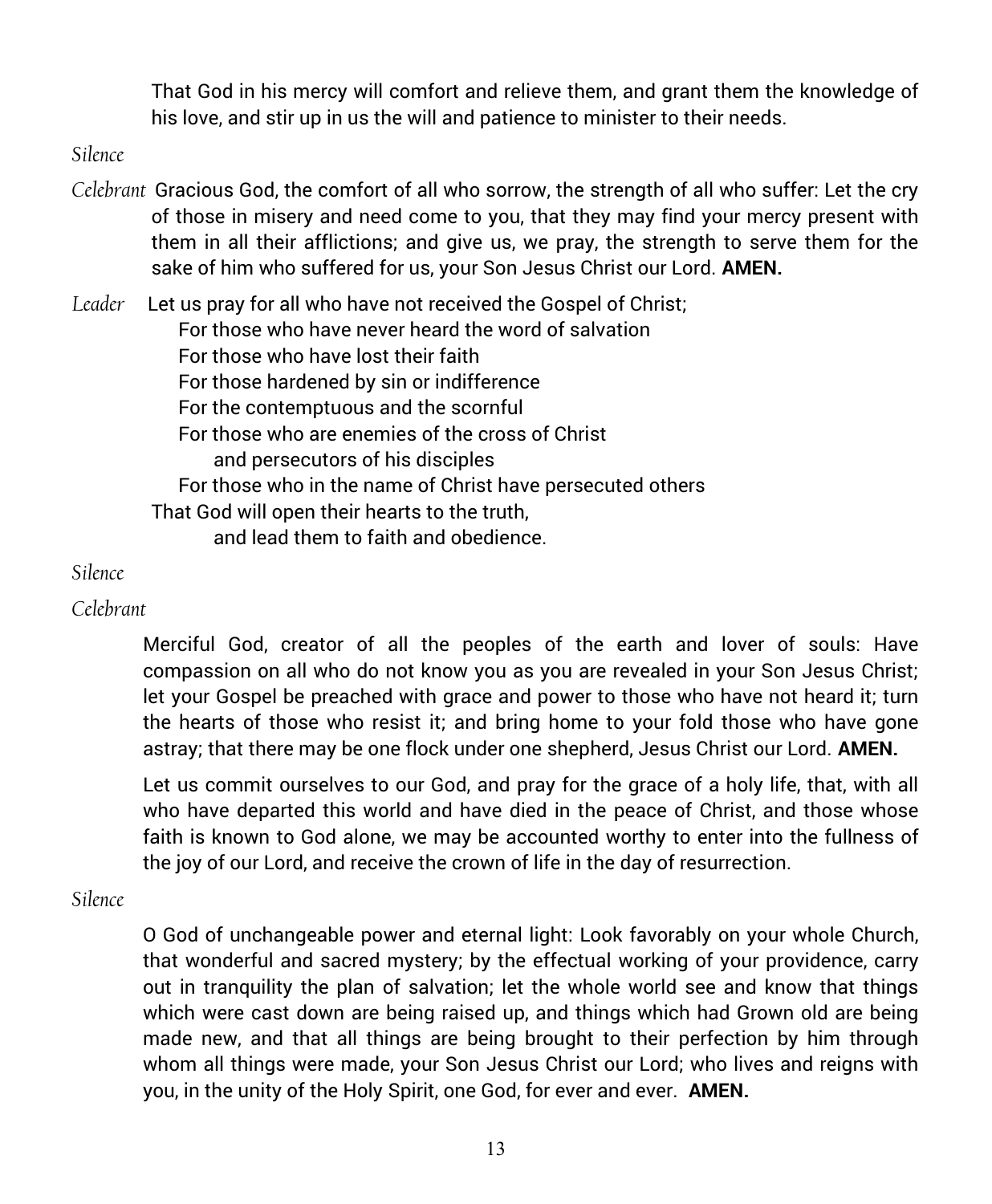# **VENERATION OF THE CROSS**

*A wooden cross will be brought into the church and placed in the sight of the people. The people may stand or kneel before the cross.*

### **DURING THE VENERATION, ANTHEM**

*Crux Fidelis Robert W. Lehman*

*Faithful cross above all other, one and only noble tree! None in foliage, none in blossom, none in fruit thy peer may be: sweetest wood and sweetest iron, sweetest weight is hung on thee.*

#### **THE PARISH CHOIR**

*The Sacrament is processed from the Altar of Repose to the main altar by the clergy.*

#### **PROCESSION OF THE SACRAMENT****HYMNAL, 166**

*"Sing, my tongue, the glorious battle"*

# **THE COMMUNION of PRE-SANCTIFIED GIFTS**

## **CONFESSION AND ABSOLUTION OF SINS**

*Celebrant* Let us confess our sins against God and our neighbor.

*Celebrant and People, kneeling*

**Most merciful God, we confess that we have sinned against you in thought, word, and deed, by what we have done, and by what we have left undone. We have not loved you with our whole heart; we have not loved our neighbors as ourselves. We are truly sorry and we humbly repent. For the sake of your Son Jesus Christ, have mercy on us and forgive us; that we may delight in your will, and walk in your ways, to the glory of your Name. Amen.**

#### *The Celebrant then pronounces the absolution of sins,*

Almighty God have mercy on you, forgive you all your sins through our Lord Jesus Christ, strengthen you in all goodness, and by the power of the Holy Spirit keep you in eternal life.

*to which the People respond* **AMEN.**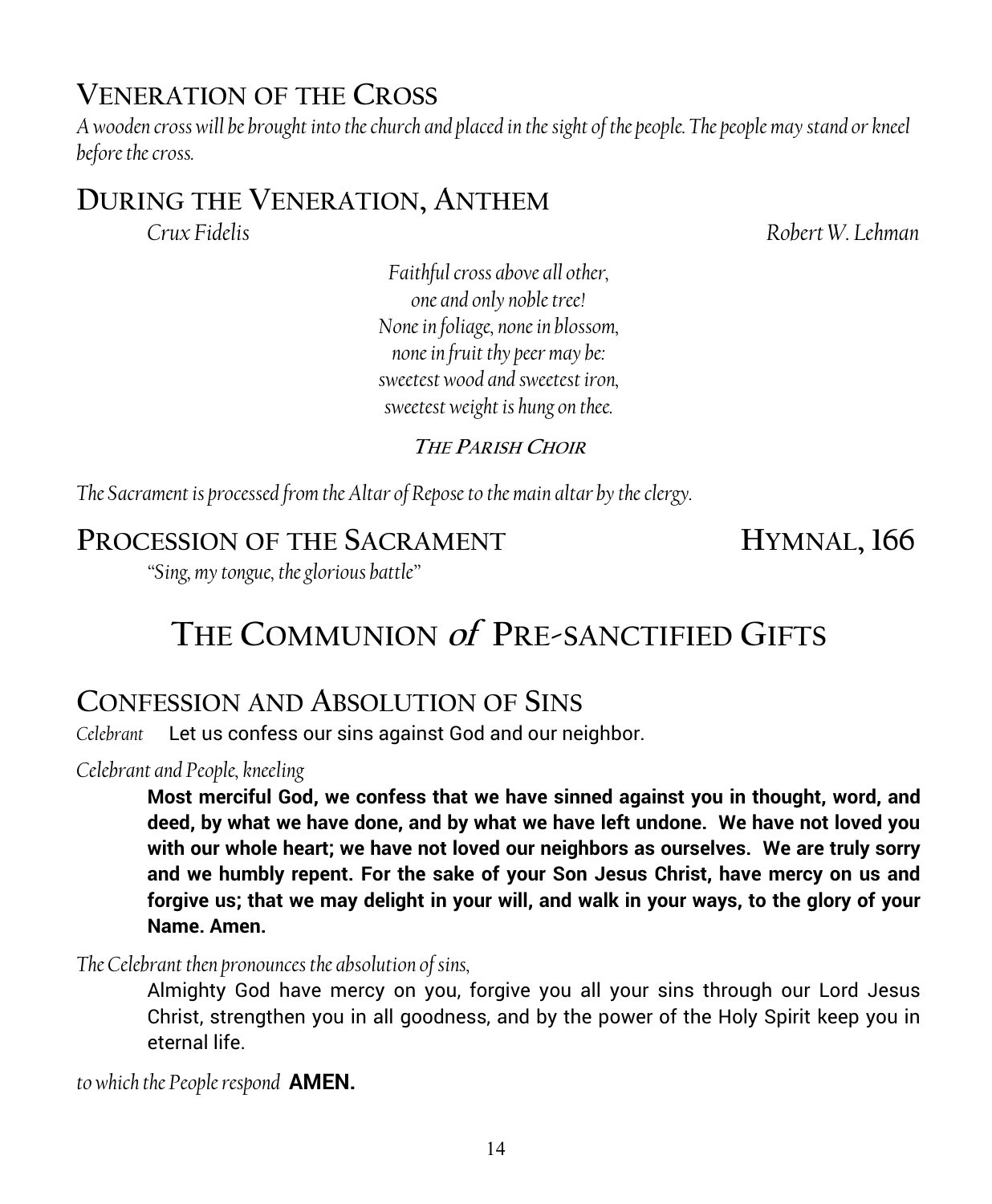*The Celebrant says*

And now, as our Savior Christ has taught us, we are bold to say,

# **THE LORD'S PRAYER**

**Our Father, who art in heaven, hallowed be thy Name, thy kingdom come, thy will be done, on earth as it is in heaven. Give us this day our daily bread. And forgive us our trespasses, as we forgive those who trespass against us. And lead us not into temptation, but deliver us from evil. For thine is the kingdom, and the power, and the glory, for ever and ever. AMEN.**

*All baptized Christians are welcome at the Lord's Table. To receive Holy Communion follow the ushers' direction towards the altar. Place your hands together (palms upward), receive the host, and carefully dip the host in the chalice before consuming., or drink from the cup. If you wish to receive a blessing, cross your arms over your chest. Prayer teams offering prayers for healing and thanksgiving are stationed in the chapel*  $\infty$  *Welcome Center in the back of the church. You may go before or after you receive the Eucharist.* 

# **DURING THE COMMUNION, HYMN HYMNAL 172**

*Were You There* 

*After the people have been communicated, the clergy consume the remaining sacrament.*

# **GOOD FRIDAY OFFERING**

*The Collection at this service will be given to The Diocese of the Province of Jerusalem to assist them in promoting peace through pastoral care, health & educational programs.* 

## **CONCLUDING PRAYER**

*Celebrant* 

Lord Jesus Christ, Son of the living God, we pray you to set your passion, cross, and death between your judgment and our souls, now and in the hour of our death. Give mercy and grace to the living; pardon and rest to the dead; to your holy Church peace and concord; and to us sinners everlasting life and glory; for with the Father and Holy Spirit you live and reign, one God, now and for ever. **Amen.**

*The clergy and people exit the church in reverent silence.*